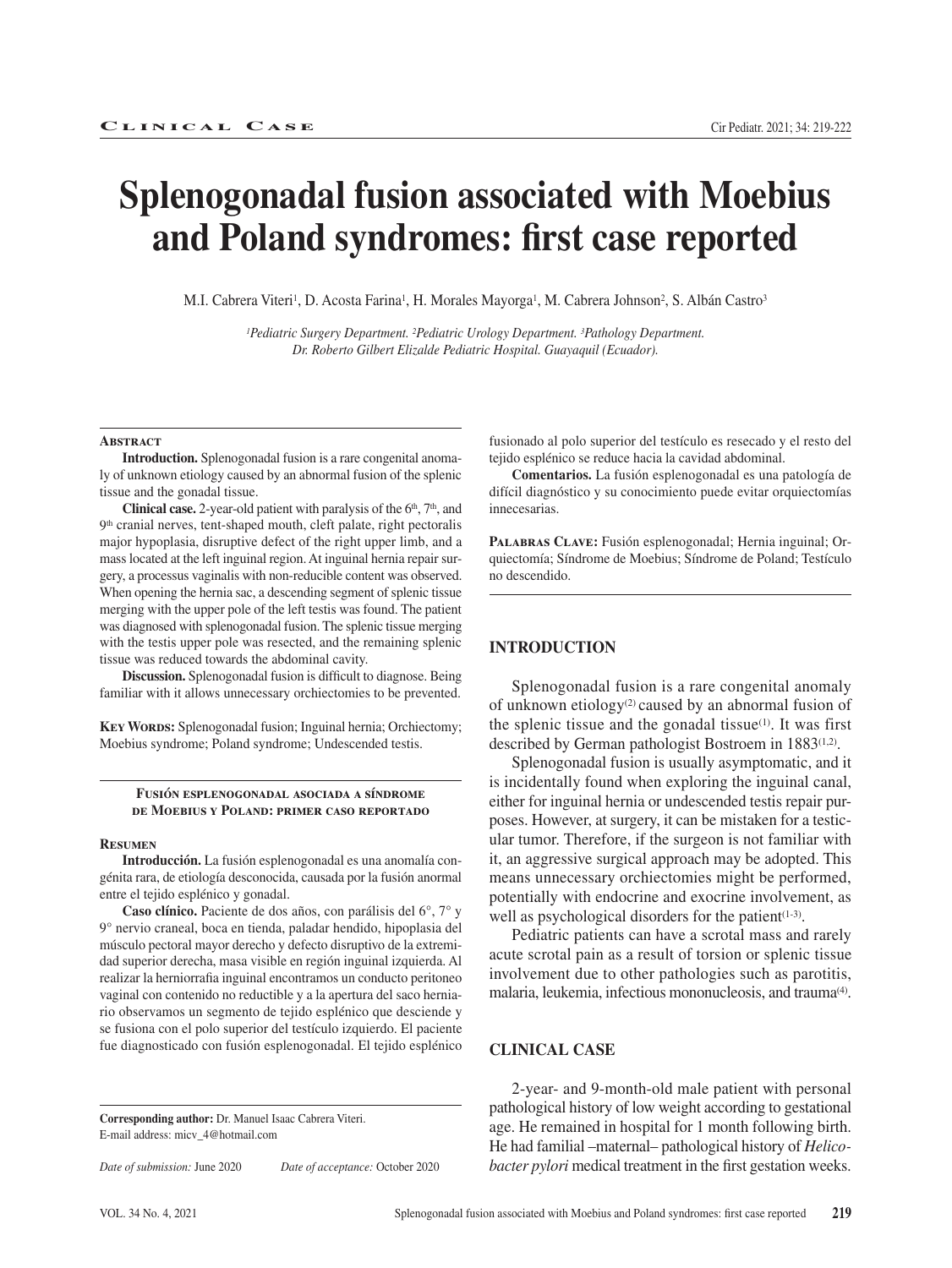

**Figure 1.** Right pectoralis major hypoplasia associated with a disruptive defect of the right upper limb.



**Figure 2.** Tent-shaped mouth and cleft palate.



**Figure 3.** Testis, splenic tissue, spermatic cord, and splenic fibrous band.



**Figure 4.** Histologic cut showing the white pulp, the red pulp, and the capsule.

Physical exploration demonstrated bilateral paralysis of the sixth cranial nerve, bilateral facial paralysis, glossopharyngeal nerve paralysis, tent-shaped mouth, cleft palate, right pectoralis major hypoplasia, disruptive defect of the right upper limb, and a visible mass in the left inguinal region increasing and decreasing in size according to physical activity and rest. Clinical diagnosis was left inguinal hernia and Moebius syndrome associated with Poland syndrome (Figs. 1, 2).

When repairing the left inguinal hernia, a processus vaginalis with non-reducible content was found. The hernia sac was opened, and a cord-like segment of splenic tissue descending through the sac and merging with the upper pole of the left testis was observed (Fig. 3). The segment was resected, and the remaining splenic tissue was reduced towards the abdominal cavity. The patient was discharged on the same day with diagnostic suspicion of splenogonadal fusion. Subsequently, the histopathological report confirmed the presence of splenic tissue (Fig. 4) made up of strongly-stained lymphocyte cell aggregates surrounding small central arteries (white pulp), and on the outside, large areas of lighter cells (red pulp). Along with surgery findings, this allowed splenogonadal fusion diagnosis to be confirmed.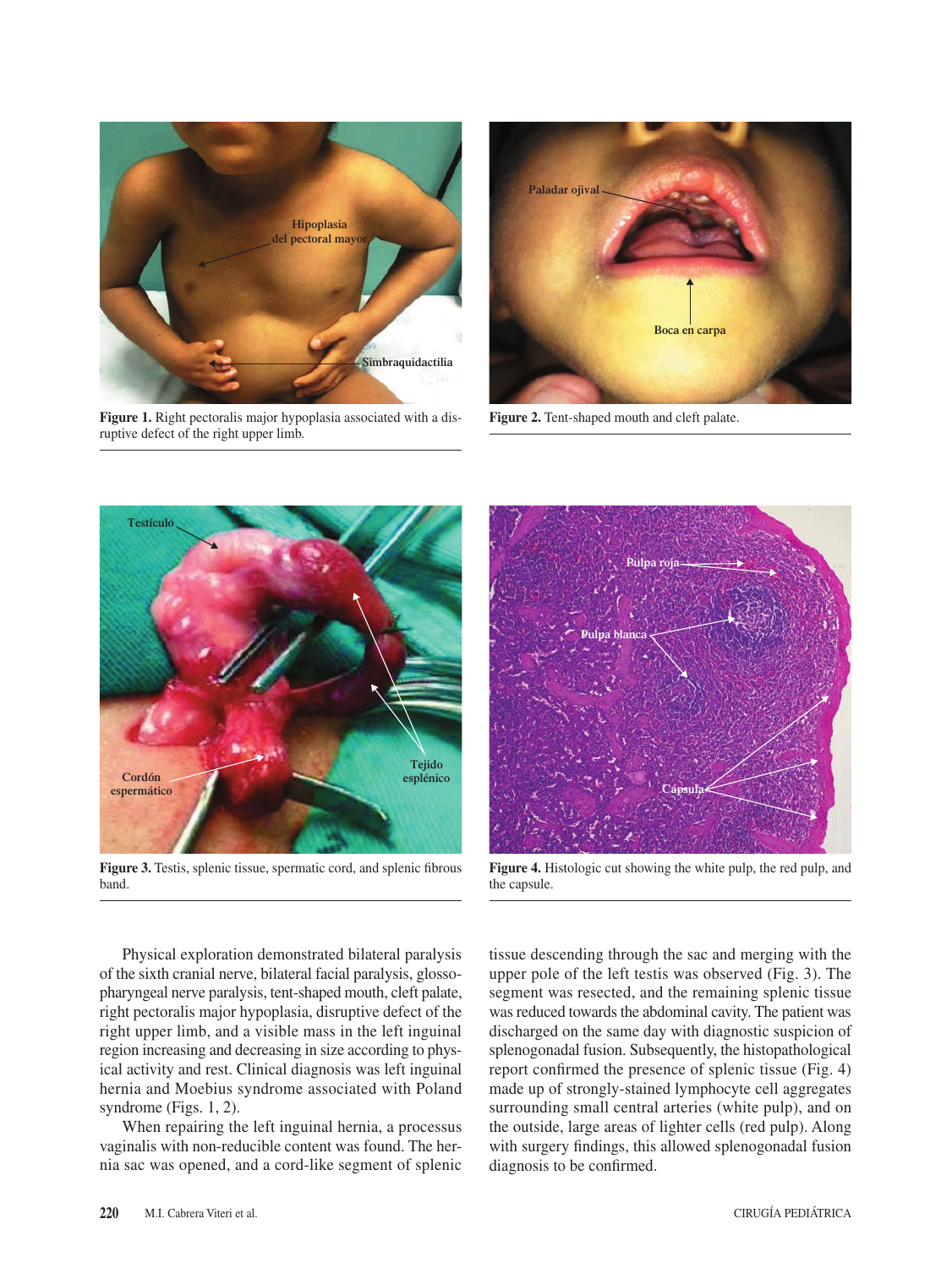## **DISCUSSION**

Splenogonadal fusion is a rare entity, with less than 200 cases published up until now(5-7). In 1956, Putschar and Manion(6) classified splenogonadal fusion into 2 types –continuous and discontinuous. Continuous-type splenogonadal fusion occurs when the spleen in a normal position merges with the gonad by means of a discrete cord that may be: a) Entirely made up of splenic tissue; b) Made up of multiple interconnected splenic tissue nodules in the shape of a rosary; c) Made up of fibrous tissue $(4,6)$ . In the discontinuous type, a splenic segment is fully detached, which means the splenic tissue merges with the gonad but is completely separated from the spleen – this type can be regarded as a rare variant of accessory spleen<sup>(4,6)</sup>. Ours was a continuous type case, and the cord was fully made up of splenic tissue.

Splenogonadal fusion, and especially so the continuous type, may be associated with other abnormalities or found when assessing them. These abnormalities include peromelia (limb deficiency syndrome-splenogonadal fusion), micrognathism, congenital heart disease, aortic coarctation, microgastria, cleft palate, craniosynostosis, osteogenesis imperfecta, spina bifida, diaphragmatic hernia, intestinal malrotation, anorectal abnormalities, inguinal hernia, hypospadias, cryptorchidism, crossed testicular ectopia, persistent Müllerian duct syndrome, Roberts syndrome, Moebius syndrome, and Potter syndrome<sup>(1-12)</sup>. Continuous-type splenogonadal fusion can also be associated with intestinal obstruction(8,9). Our case was associated with other malformations and syndromes such as Moebius and Poland syndromes.

Association of splenogonadal fusion with testicular malignancy is weak. In the literature, there are approximately seven cases of splenogonadal fusion and neoplastic changes, but in all of them, malignancy occurred in adults with undescended testes<sup>(4)</sup>. This should be kept in mind, since splenogonadal fusion can be mistaken for a tumor mass at surgery, which means orchiectomy is unnecessary – as it was the case in 37% of the instances reported<sup>(5)</sup>.

According to some authors, continuous-type splenogonadal fusion represents 55-58% of the total instances. As it was the case with our patient, it mostly occurs on the left side – 98% of times according to the series published<sup>(1-6,10)</sup>. Male-female ratio is 16:1. However, this may not be entirely true, since the ovary is difficult to reach, and most of these cases are asymptomatic, which means splenogonadal fusion incidence in female patients may be underestimated<sup>(1,4,6-8)</sup>. Indeed, splenogonadal fusion in women has usually been described as an incidental finding at autopsy or laparotomy, whereas in men, it is associated with the search for inguinal hernia, undescended testis, supernumerary testis, or scrotal mass, as in our case $(5,11)$ .

Splenogonadal fusion is believed to occur between gestation weeks 5-8, when the splenic blastema is located in close proximity to the left urogenital fold, which makes them partially merge $(4,10,11)$ . At intrauterine week 8, the testis starts to descend from its initial embryological position between the dorsal mesogastrium and the mesonephros, which results in the spleen partially descending $(4)$ . The limbs and Meckel's cartilage – which will give rise to the mandibular arch – also develop actively at this time. This explains why development abnormalities, both limb and facial anomalies, are so frequent $(10,11)$ .

Three hypotheses have been proposed to explain the development of splenogonadal fusion<sup>(11)</sup>:

- Sneath suggested that the inflammation occurring between the gonadal ridge and the spleen results in both of them adhering to each other. However, this does not explain right side cases or the presence of intra-ovarian or intra-testicular splenic tissue.
- Von Hochstetter proposed a retroperitoneal approach allowing splenic tissue and gonadal tissue to communicate.
- Putschar and Manion believed splenogonadal fusion could be caused by the fact the splenic tissue is surrounded by the tunica albuginea of the gonad.

As previously stated, splenogonadal fusion can be associated with other malformations, and also with other syndromes. Buccoliero et al. (in 2011)<sup>(12)</sup> and Lammens et al. (in 1998)(13) reported 1 case of splenogonadal fusion associated with Moebius syndrome each, similarly to ours. However, our case report is all the more interesting as our patient also had Poland syndrome, which has not been associated with splenogonadal fusion in the literature up until now.

## **CONCLUSION**

Splenogonadal fusion is a rare congenital malformation which can be diagnosed at inguinal region surgery. Clinically speaking, it is difficult to distinguish from other inguinal canal disorders. Therefore, being familiar with it helps prevent unnecessary orchiectomies.

## **REFERENCES**

- 1. Slongo J, Cardona-Grau D, Swana HS, Rich MA. Splenogonadal fusion: An important differential diagnosis for testicular masses. Pediatr Urol Case Rep. 2019; 6(3): 55-8.
- 2. Granados Navas FJ, Castro M, Padrón Arredondo G. Splenogonadal Discontinuous Fusion as a Transoperative Finding in Inguinal Hernia Surgery in children (Granado's Hernia). Clinical Case. Mathews J Case Rep. 2019; 4(1): 44.
- 3. Essaoudi MA, Lamalmi N, Rouas L. An Uncommon Cause of Testicular Lump: Discontinuous Type Spleno-Gonadal Fusion. SM J Pediatr Surg. 2018; 4(3): 1070.
- 4. Jamal YS, Raml EI, Kurdi MO, Aljahdali EA, Jamal AY. Discontinuous type splenogonadal fusion in abdominoscrotal hydrocele: First reported case. JKAU Med Sci. 2018; 25(1): 45-9.
- 5. Srinivasa Rao RC, Radhakrishna V, Rao N, Rakshit S. Torsion of a Splenule in a Case of Splenogonadal Fusion Mimicking a Strangulated Inguinal Hernia. J Indian Assoc Pediatr Surg. 2018; 23(2): 100-2.